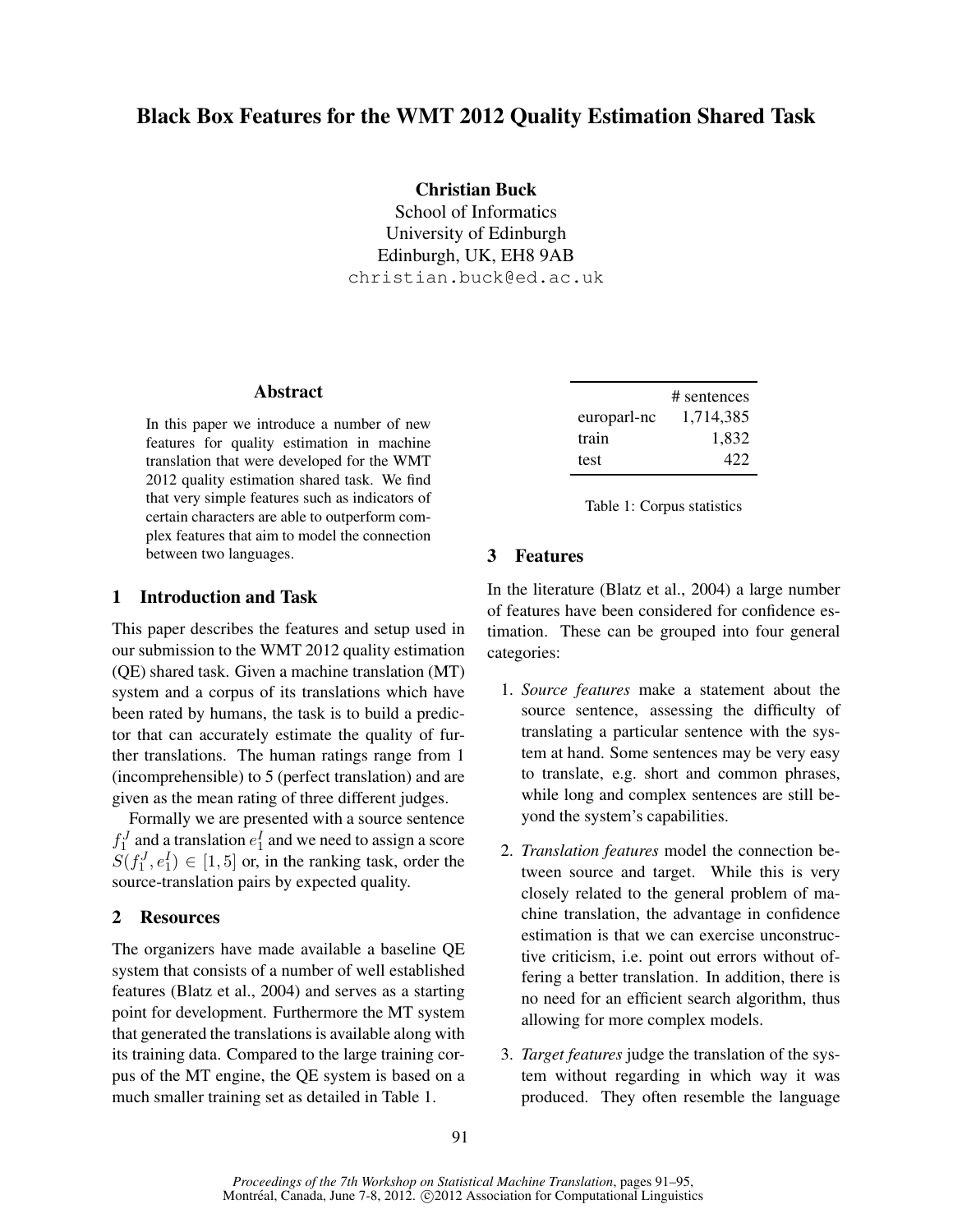model used in the noisy channel formulation (Brown et al., 1993) but can also pinpoint more specific issues. In practice, the same features as for the source side can be used; the interpretation however is different.

4. *Engine features* are often referred to as *glass box features* (Specia et al., 2009). They describe the process which produced the translation in question and usually rely on the inner workings of the MT system. Examples include model scores and word posterior probabilities (WPP) (Ueffing et al., 2003).

In this work we focus on the first three categories and ignore the particular system that produced the translations. Such features are commonly referred to as *black box features*. While some glass box features, e.g. word posterior probabilities, have led to promising results in the past, we chose to explore new features potentially applicable to translations from any source, e.g. translations found on the web.

#### 3.1 Binary Indicators

*MTranslatability* (Bernth and Gdaniec, 2001) gives a notion of the structural complexity of a sentence that relates to the quality of the produced translation. In the literature, several characteristics that may hinder proper translation have been identified, among them poor grammar and misplaced punctuation. As a very simple approximation we implement binary indicators that detect clauses by looking for quotation marks, hyphens, commas, etc. Another binary feature marks numbers and uppercase words.

#### 3.2 Named Entities

Another aspect that might pose a potential problem to MT is the occurrence of words that were only observed a few times or in very particular contexts, as it is often the case for Named Entities. We used the Stanford NER Tagger (Finkel et al., 2005) to detect words that belong to one of four groups: Person, Location, Organization and Misc. Each group is represented by a binary feature.

Counts are given in Table 2. The test set has significantly less support for the *Misc* category, possibly hinting that this data was taken from a different source or document. To avoid the danger of biasing

|                          | $train$ (src) test (src) |                   |         |         |
|--------------------------|--------------------------|-------------------|---------|---------|
|                          | abs                      |                   | rel abs | rel     |
| Person                   |                          | 623 34\% 141 33\% |         |         |
| Location                 |                          | 479 26%           |         | 99 23%  |
| Organization 505 28% 110 |                          |                   |         | $26\%$  |
| Misc                     |                          | 428 23%           |         | 53 13\% |

Table 2: Distribution of Named Entities. The counts are based on a binary features, i.e. multiple occurrences are treated as a single one.

the classifier we decided not to use the *Misc* indicator in our experiments.

#### 3.3 Backoff Behavior

In related work (Raybaud et al., 2011) the backoff behavior of a 3-gram LM was found to be the most powerful feature for word level QE. We compute for each word the longest seen n-gram (up to  $n = 4$ ) and take the average length as a feature. N-grams at the beginning of a sentence are extended with  $\langle s \rangle$ tokens to avoid penalizing short sentences. This is done on both the source and target side.

#### 3.4 Discriminative Word Lexicon

Following the approach of Mauser et al. (2009) we train log-linear binary classifiers that directly model  $p(e|f_1^J)$  for each word  $e \in e_1^I$ :

$$
p(e|f_1^J) = \frac{exp\left(\sum_{f \in f_1^J} \lambda_{e,f}\right)}{1 + exp\left(\sum_{f \in f_1^J} \lambda_{e,f}\right)} \tag{1}
$$

where  $\lambda_{e,f}$  are the trained model weights. Please note that this introduces a global dependence on the source sentence so that every source word may influence the choice of all words in  $e_1^I$  as opposed to the local dependencies found in the underlying phrasebased MT system.

Assuming independence among the words in the translated sentence we could compute the probability of the sentence pair as:

$$
p(e_1^I|f_1^J) = \prod_{e \in e_1^I} p(e|f_1^J) \cdot \prod_{e \notin e_1^I} (1 - p(e|f_1^J)) \cdot (2)
$$

In practice the second part of Equation (2) is too noisy to be useful given the large number of words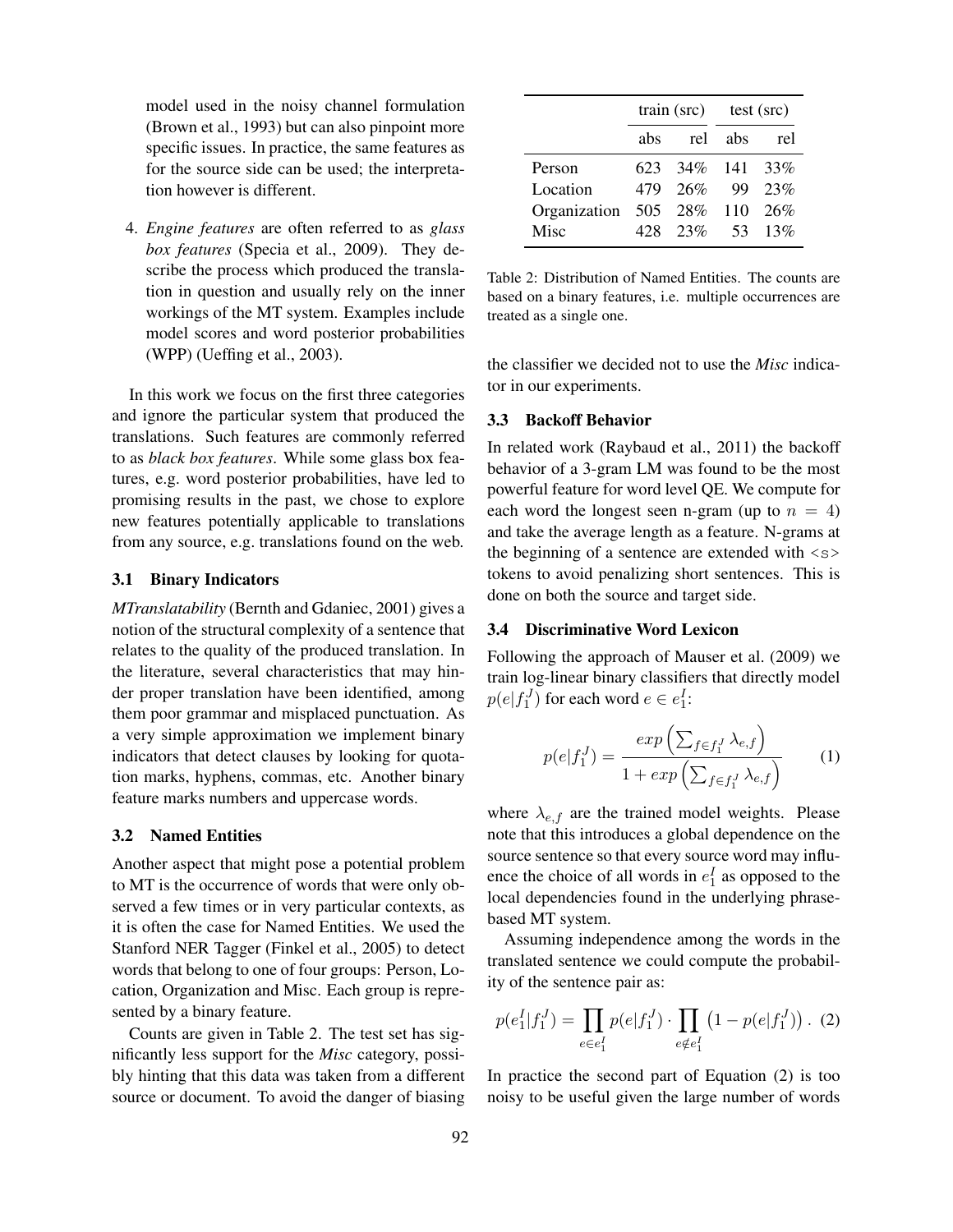| source | resumption of the session           |
|--------|-------------------------------------|
| target | reanudación del período de sesiones |

Table 3: Example entry of filtered training corpus.

that do not appear in the sentence at hand. We therefore focus on the observed words and use the geometric mean of their individual probabilities:

$$
x_{\rm DWL}(f_1^J, e_1^I) = \left(\prod_{e \in e_1^I} p(e|f_1^J)\right)^{1/I}.
$$
 (3)

We also compute the probability of the lowest scoring word as an additional feature:

$$
x_{\text{DWLmin}}(f_1^J, e_1^I) = \min_{e \in e_1^I} p(e|f_1^J). \tag{4}
$$

#### 3.5 Neural Networks

We seek to directly predict the words in  $e_1^I$  using a neural network. In order to do so, both source and target sentence are encoded as high dimensional vectors in which positive entries mark the occurrence of words. This representation is commonly referred to as the *vector space model* and has been successfully used for information retrieval.

The dimension of the vector representation is determined by the respective sizes of the source and target vocabulary. Without further pre-processing we would need to learn a mapping from a 90k ( $|V_f|$ ) to a 170k ( $|V_e|$ ) dimensional space. Even though our implementation is specifically tailored to exploit the sparsity of the data, such high dimensionality makes training prohibitively expensive.

Two approaches to reduce dimensionality are explored in this work. First, we simply remove all words that never occur in the QE data of 2,254 sentences from the corpus leaving 8,365 input and 9,000 output nodes. This reduces the estimated training time from 11 days to less than 6 hours per iteration<sup>1</sup>. Standard stochastic gradient decent on a three-layer feed-forward network is used.

As shown in Table 3 the filtering can lead to artifacts in which case an erroneous mapping is learned. Moreover the filtering approach does not scale well as the QE corpus and thereby the vocabulary grows.

Our second approach to reduce dimensionality uses the *hashing trick* (Weinberger et al., 2009): a hash function is applied to each word and the sentence is represented by the hashed values which are again transformed using vector space model as above. The dimensionality reduction is due to the fact that there are less possible hash values than words in the vocabulary. To reduce the loss of information due to collisions, several different hash functions are used. The resulting vector representation closely resembles a Bloom Filter (Bloom, 1970).

This approach scales well but introduces two new parameters: the number of hash functions to use and the dimensionality of the resulting space. In our experiments we have used SHA-1 hashes with three different salts of which we used the first 12 bits, thereby mapping the sentences into a 4096 dimensional space.

The results presented in Section 4 based on networks with 500 hidden nodes which were trained for at least 10 iterations. The networks are not trained until convergence due to time constraints; additional training iterations will likely result in better performance. Experiments using 250 or 1000 hidden nodes showed very similar results.

After the models are trained we compare the predicted and the observed target vectors and derive two features: (i) the euclidean distance, denoted as NNdist and HNNdist for the filtered and hashed versions respectively and (ii) the geometric mean of those dimensions where we expect a positive value, denoted as NNprop+ and HNNprob+ in Table 5.

#### 3.6 Edit Distance

Using Levenshtein Distance we computed the distance to the closest entry in the training corpus. The idea is that a sentence that was already seen almost identically would be easier to translate. Likewise, a translation that is very close to an element of the corpus is likely to be a good translation. This was performed for both source and target side and on character as well as on word level giving a total of four (EDIT) scores. The scores are normalized by the length of the respective lines.

<sup>&</sup>lt;sup>1</sup>using a 2.66 GHz Intel Xeon and 2 threads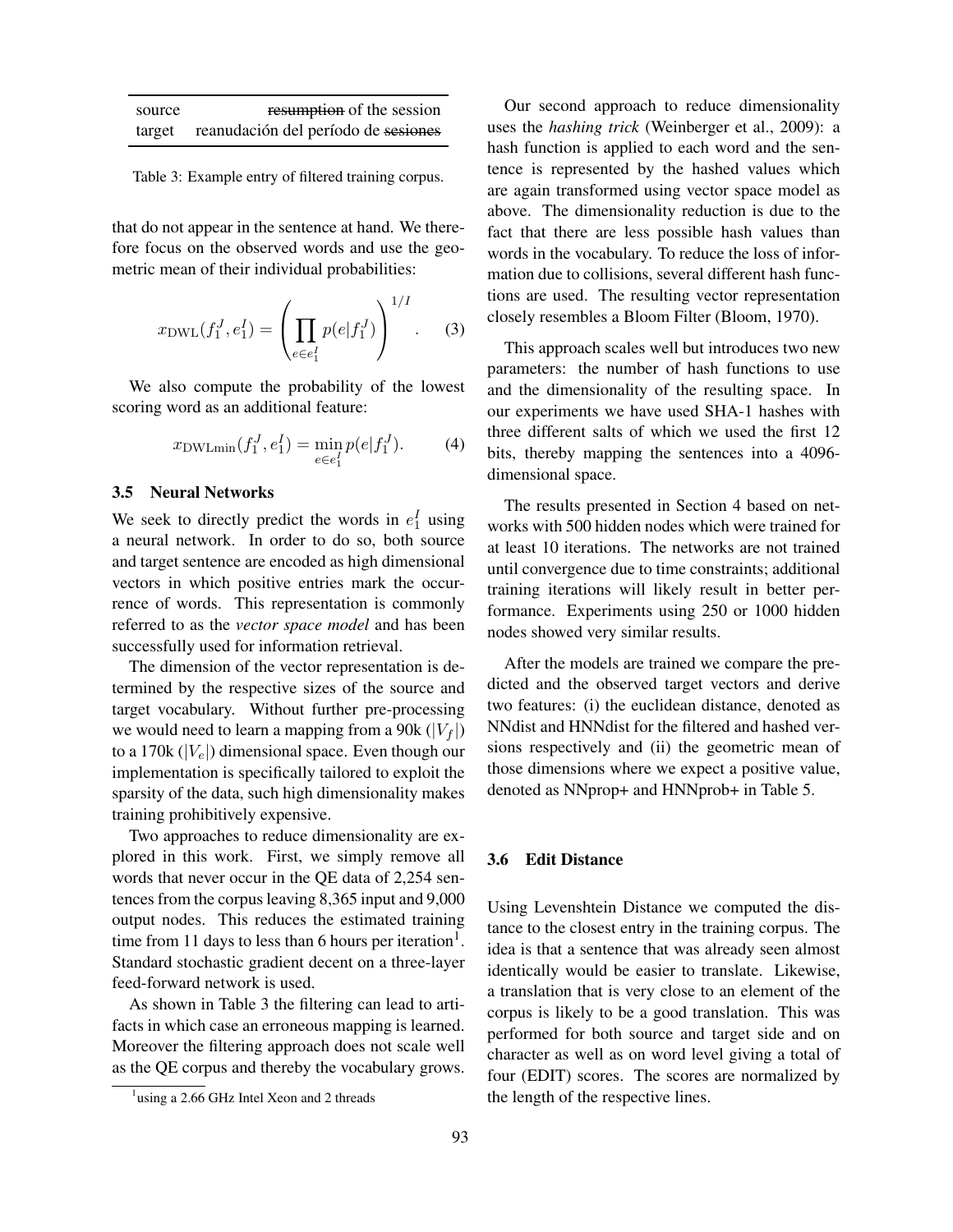| source corpus | 66                | ,,                | "      |
|---------------|-------------------|-------------------|--------|
| europarl-nc   | 37                | 227               | 25,637 |
| train         | $\mathbf{\Omega}$ | $\mathbf{\Omega}$ | 641    |
| test          | 78                | 76                | 100    |

Table 4: Counts of different quotation mark characters.

#### 4 Experiments

In this work we focus on the prediction of human assessment of translation quality, i.e. the regression task of the WMT12 QE shared task. Our submission for the ranking task is derived from the order implied by the predicted scores without further re-ranking.

In general our efforts were directed towards feature engineering and not to the machine learning aspects. Therefore, we apply a standard pipeline and use neural networks for regression. All parameter tuning is performed using 5-fold cross validation on the baseline set of 17 features as provided by the organizers.

#### 4.1 Preprocessing and Analysis

To avoid including our own judgment, no more than the first ten lines of the test data were visually inspected in order to ensure that the training and test data was preprocessed in the same manner. Furthermore, the distribution of individual characters was investigated. As shown in Table 4, the test data differs from the training corpus in treatment of quotation marks. Hence, we replaced all typographical quotation marks ( ", " ) with the standard double quote symbol (").

Prior to computation of the features described in Subsections 3.3, 3.4 and 3.5 all numbers are replaced with a special \$number token.

Baseline features are used without further scaling; experiments where all features were scaled to the [0, 1] range showed a drop in accuracy.

While we implemented the training ourselves for the features presented in Subsection 3.5, the open source neural network library  $FANN<sup>2</sup>$  is used for all experiments in this section. As the performance of individual classifiers shows a high variance, presumably due to local minima, all experiments are conducted using ensembles on 500 networks trained

| Feature (Section)        | MAE    | <b>RMSE</b> | PCC  |
|--------------------------|--------|-------------|------|
| BACKOFF (3.3)            | 0.0    | 0.0         |      |
| <b>INDICATORS</b> (3.1)  | $+0.5$ | $+0.7$      |      |
| <b>NER</b> (3.2)         | $+0.5$ | $+0.4$      |      |
| DWLmin(3.4)              | $-0.1$ | $-0.1$      | 0.19 |
| DWL (3.4)                | 0.0    | $-0.1$      | 0.36 |
| EDIT $(3.6)$ - tgt words | 0.0    | 0.0         | 0.32 |
| EDIT $(3.6)$ - tgt chars | $-0.1$ | 0.0         | 0.27 |
| EDIT $(3.6)$ - src words | 0.0    | 0.0         | 0.36 |
| EDIT $(3.6)$ - src chars | $+0.2$ | $+0.1$      | 0.37 |
| NNdist $(3.5)$           | 0.0    | 0.0         | 0.35 |
| $NNprob+ (3.5)$          | $+0.1$ | $+0.2$      | 0.35 |
| HNNdist $(3.5)$          | 0.0    | 0.0         | 0.37 |
| $HNNprob+ (3.5)$         | $+0.1$ | $+0.1$      | 0.35 |

Table 5: Analysis of individual features using 5-fold cross-validation. Positive values indicate improvement over a baseline of MAE 57.7% and RMSE 72.7%; e.g. including the DWL feature actually worsens RMSE from 72.7% to 72.8%.

The last column gives the Pearson correlation coefficient between the feature and the score if the feature is a single column. This information was not used in feature selection as it is not based on cross validation.

with random initialization. Their consensus is computed as the average of the individual predictions.

#### 4.2 Feature Evaluation

To evaluate the contribution of individual features, each feature is tested in conjunction with all baseline features, using the parameters that were optimized on the baseline set. This slightly favors the baseline features but we still expect that expressive additional features lead to a noticeable performance gain. The results are detailed in Table 5. In addition to the main evaluation metrics, mean average error (MAE) and root mean squared error (RMSE), we report the Pearson correlation coefficient (PCC) as a measure of predictive strength of a single feature. Because features are not used alone this does not directly translate into overall performance. Still, it can be observed that our proposed features show good correlation to the target variable. For comparison, among the baseline features only 2 of 17 reach a PCC of over 0.3.

While the results generally remain inconclusive, some very simple features that indicate difficulties

<sup>&</sup>lt;sup>2</sup>http://leenissen.dk/fann/wp/